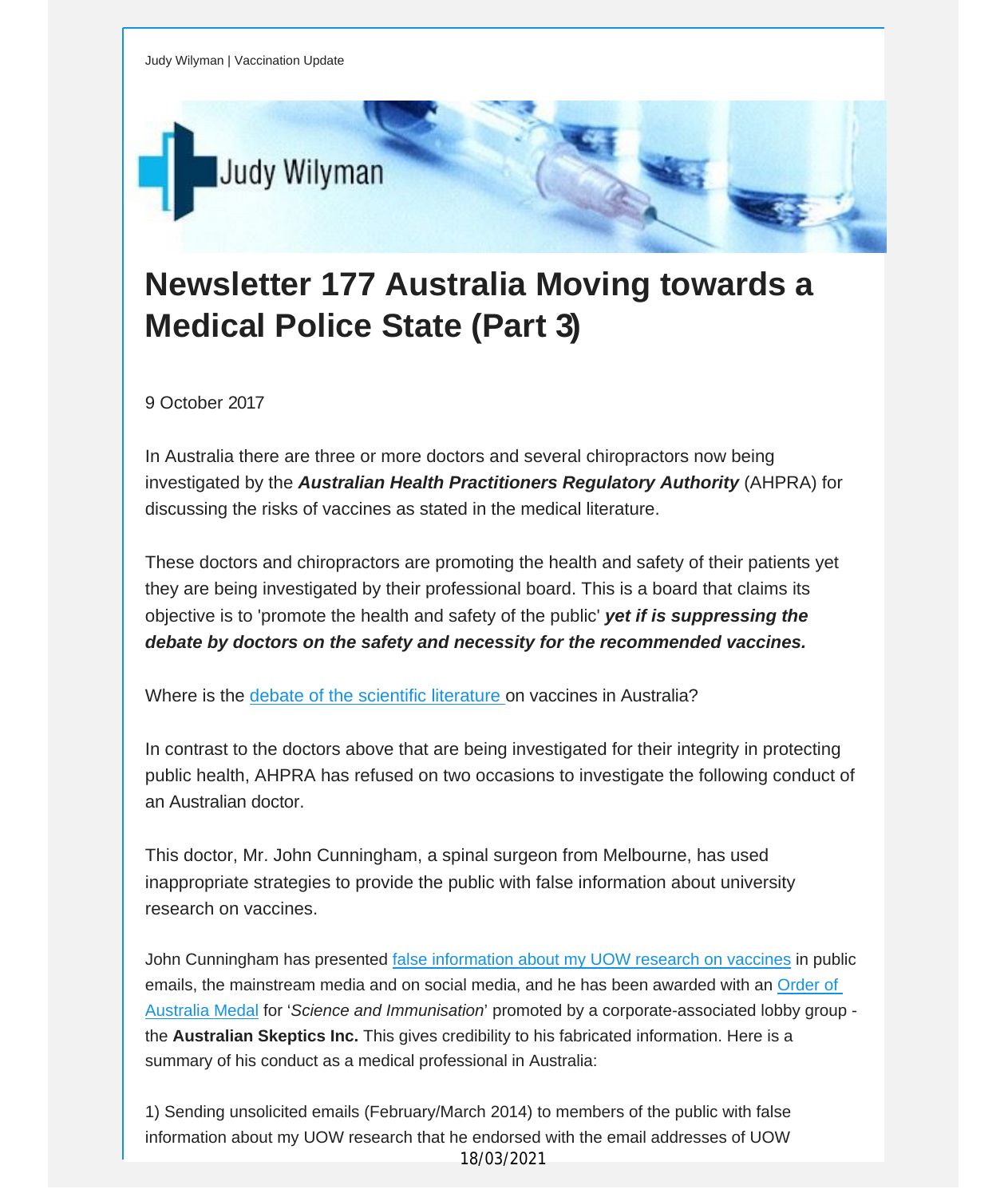academics - even though he had no connection with the University of Wollongong or these academics.

2) He made an anonymous fabricated complaint of "allegations of academic misconduct" (July 2014) to UOW about my research and this investigation was leaked to the mainstream media anonymously. The university stated that John Cunningham had *misused the university's complaint procedures in making these false allegations* and that the investigation was unwarranted - no evidence of academic misconduct was provided with his allegations. His allegations were fabricated and they were reported in the mainstream media anonymously, before the investigation was completed. *These allegations have been used to smear my reputation in public debates of vaccination and also on Wikipedia.*

3) John Cunningham has written numerous articles in the *Australian* **newspaper (News Ltd)** in his role as a **SAVN / Friends of Science / Aust Skeptic Inc** activist that have made *derogatory and unsupported claims* about the assessment of my PhD research at UOW.

The Medical Board of Australia is also supporting the Australian government to use the terrorist laws to [prevent parents and informed health practitioners](http://vaccinationdecisions.us8.list-manage.com/track/click?u=f20605fde3732e41929f4a3f2&id=6712c11e10&e=fec8337d3c) from coming to Australia to talk about the causes of their children's chronic illness, including autism, to other parents.

How can the health and safety of the public be promoted by AHPRA when it is not investigating doctors that misinform the public about academic research and when it is suppressing the debate of the medical literature by investigating doctors who are providing valid information on the harm caused by vaccines?

Here is a 12 min video of the damage being caused globally to adolescents by the HPV vaccine - [Sacrificial Virgins: Part II Pain and Suffering](http://vaccinationdecisions.us8.list-manage.com/track/click?u=f20605fde3732e41929f4a3f2&id=34f400fbfa&e=fec8337d3c) - a vaccine that is only *alleged* to prevent cervical cancer.

In my next newsletter I will describe the strategies that the **Medical Board of Australia** is using to prevent doctors from speaking about the risks of vaccines to their patients and in government policy.

Dr. Judy Wilyman *Bachelor of Science, University of NSW Diploma of Education (Science), University of Wollongong Master of Science (Population Health), Faculty of Health Sciences, University of Wollongong. PhD in [The Science and Politics of the Australian Government's Vaccination Program](http://vaccinationdecisions.us8.list-manage.com/track/click?u=f20605fde3732e41929f4a3f2&id=c5527fe170&e=fec8337d3c), UOW School of Social Science, Media and Communication (re-named the School of Humanities and Social Inquiry in 2014).*